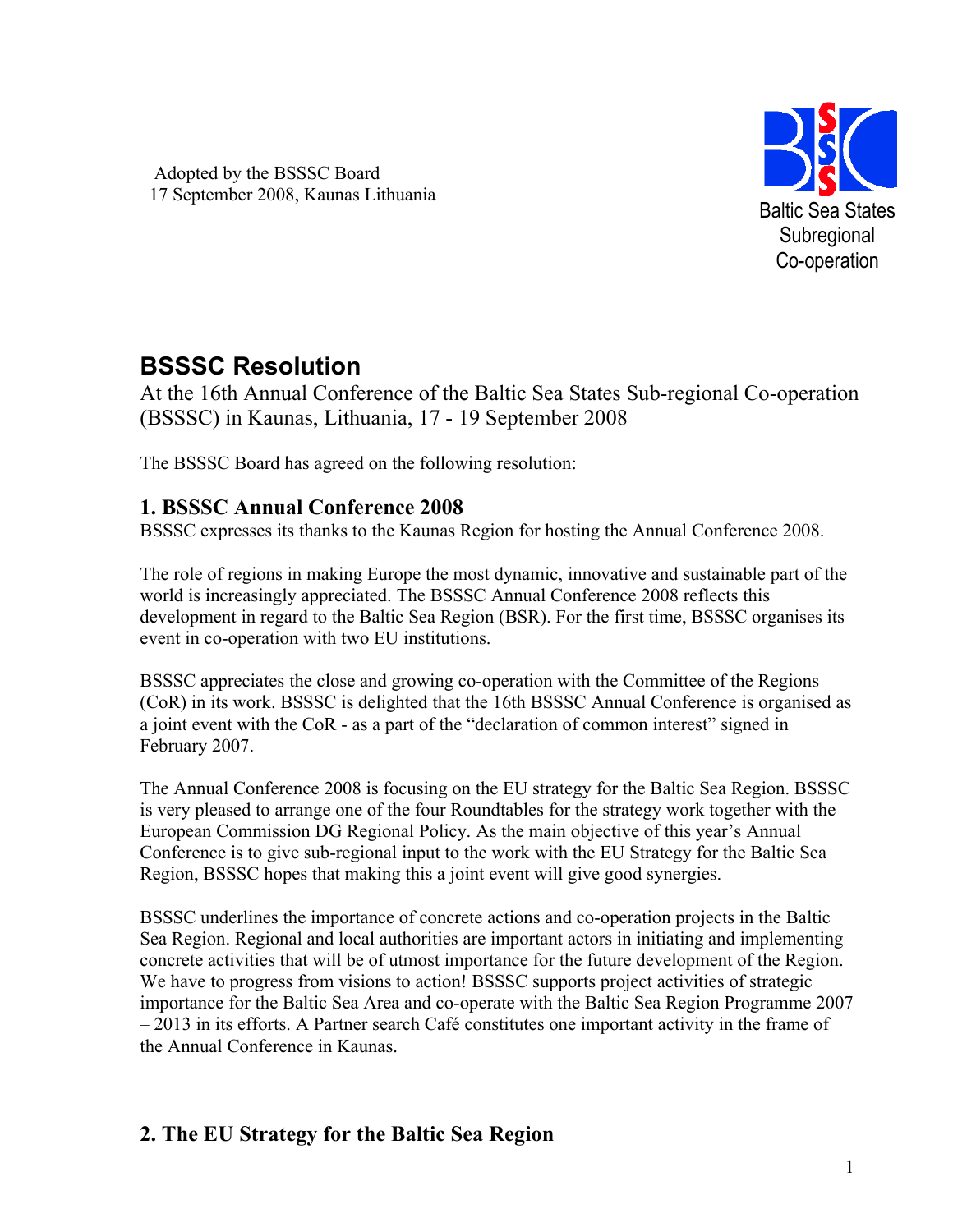#### **BSSSC**

- welcomes the outlook of an EU Baltic Sea Strategy concentrating on the Baltic Sea Region (BSR) as an area which provides a sustainable environment, economic and social prosperity, that is attractive and accessible and guarantees safe conduct;
- urges the European Commission to propose an action plan that not only points to the necessary activities and projects, but also names the responsible authorities and institutions as well as the method of implementation and financial instruments. To strengthen the commitment for the Baltic Sea Region Strategy, the BSSSC suggest the introduction of a method similar to "the Open Method of Coordination", which is successfully used in the EU to realise implementation of other fields of policies. BSSSC underlines that local and regional authorities have extensive experience with implementation of other EU-strategies and that also private actors in the region can play an important role in the implementation process;
- appreciates a close link between the implementation of the EU Strategy for the Baltic Sea Region and the European Maritime Policy, because an integrated, inter-sectoral approach to the maritime policy in the Baltic Sea Region is necessary. The BSR has the necessary potential to become a "maritime best practice region" in Europe and globally;
- calls for a close link between the "Adapting to climate change in Europe options for EU actions" and the EU Strategy for the Baltic Sea Region. The Baltic Sea Region will face the impact of climate change at an early stage and with great impact on our fragile marine environment. The BSR could be developed into a model region for coping with climate change at a regional level;
- underlines that the potential of the BSR can only be fully developed in co-operation with neighbouring states such as Russia and Norway, as they participate in the positive development of the Region. They play a significant role in the practical regional and crossborder co-operation, and these neighbouring states should therefore be an integrated part of the Baltic Sea Region Strategy;
- recommends that the EU Strategy for the Baltic Sea Region should also take note of the need for close co-operation with structures in the neighbouring areas, such as the North Sea and the Barents Euro Arctic Regions.

BSSSC has taken the initiative to co-ordinate a joint input to the work with the EU Strategy with the other Baltic Sea organisations, and this year's Annual Conference is part of this initiative. BSSSC underlines that the strategy should encourage BSR organisations and networks to streamline the array of existing structures in order to strengthen their impact and to avoid double work.

# **3. BSSSC – contributions to shaping the future Baltic Sea Region**

#### **Transport and infrastructure**

BSSSC supports the need for a joint strategy on infrastructure and transport covering the entire Baltic Sea Region (BSR); one that bridges national borders, national planning and transport policies, and looks for the most effective and environmentally sustainable transport solutions. The goal should be to develop a coherent transport system throughout the BSR where different modes of transport collaborate, and one that includes good transport connections to neighbouring areas.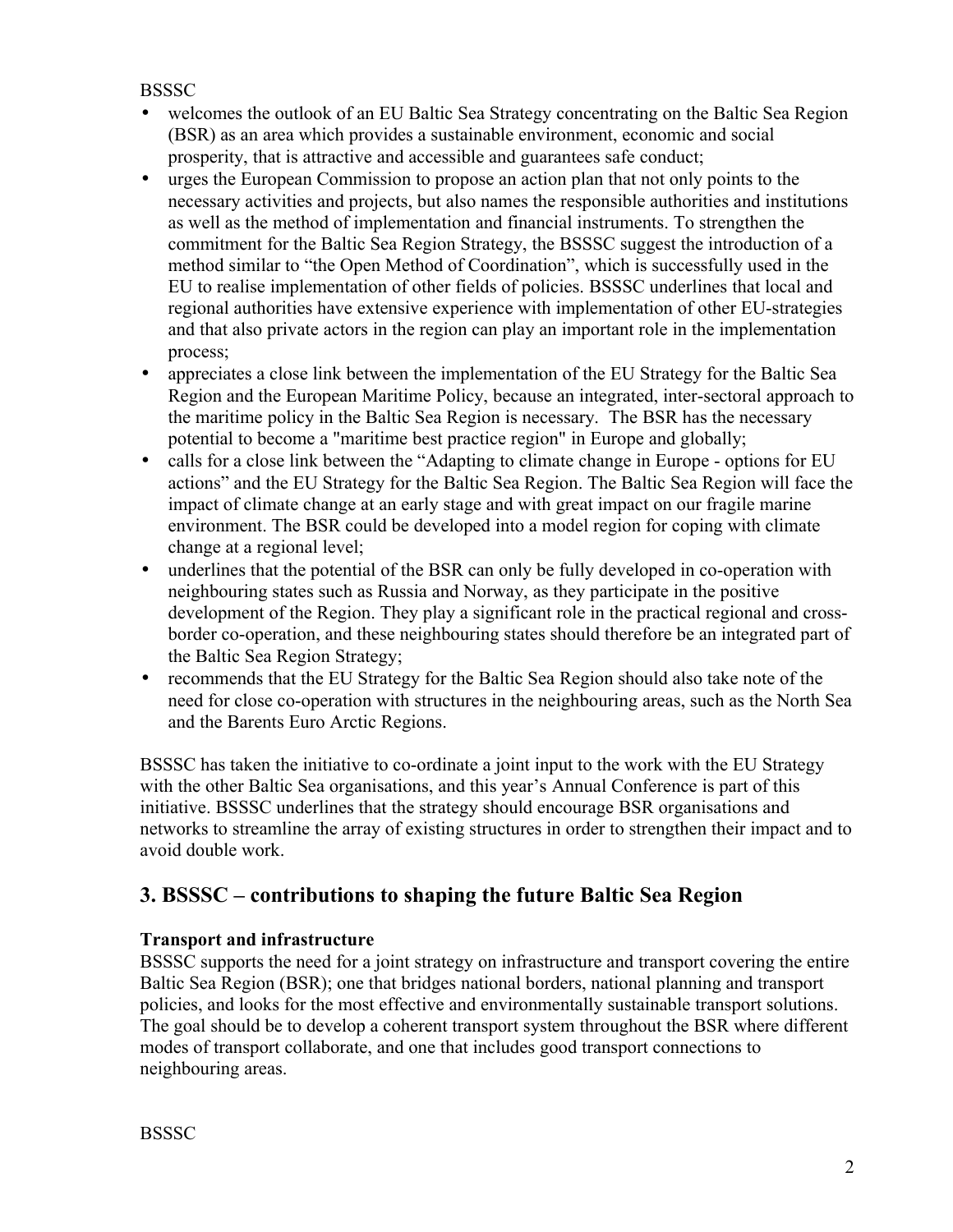- underlines the necessity to promote and strengthen connectivity within the different parts of the BSR to accomplish integration in the entire region – and to promote an optimal linking of the BSR transport networks with other EU regional networks as well as with the international transcontinental transport corridors as additional measure to worldwide seabound transport;
- calls for a clear emphasis on growth of seaborne transport as the most sustainable transport mode. Given the geographical situation of our regions around the Baltic Sea, transport via ships is the natural solution for our logistical needs. EU Projects like the "Motorways of the Sea" or the upcoming "European Maritime Space without barriers" should be implemented with the Baltic Sea as a model region;
- stresses that long term sustainable transport solutions in the BSR should include easy access to change between different modes of transport; goods transport from road to rail and sea. Technical development and regulatory systems should stimulate environmentally sustainable solutions and infrastructure that make sea and rail transports reasonable alternatives to transports on road and air;
- underlines that competence within the transport sector should be raised through research and education. BSSSC structures should be promoted to improve co-operation and interaction between actors within the transport sector;
- recommends that special attention should be given to improve connections by air (passenger transport) between the different parts of the Baltic Sea region.

#### **Maritime policy**

BSSSC will continue its engagement for an ambitious implementation of the European Maritime Policy in the Baltic Sea Region and to develop the BSR into Europe's maritime best practice region by 2015.

### **BSSSC**

- welcomes the EU Commission's Blue Paper on Maritime Policy with its attendant Action Plan and the decision of the European Council of December 07 to implement this policy in the European Union;
- appreciates the EU Commission's concept to conduct the implementation specific to maritime regions and will contribute to the implementation in the BSR at regional level;
- urges the EU Commission to bring together the maritime stakeholders and regional actors in order to co-ordinate the implementation process;
- calls for the CBSS- as the accepted body for political coordination in the region to take the responsibility and to establish a Task Force on Maritime Policy which should act as an umbrella for the other BSR organizations;
- will support and initiate exemplary maritime projects which could serve as models for an integrated maritime policy in the BSR (e.g. introduction of environmentally differentiated harbour dues, installation of ship-to-shore electricity supplies in the ports of the BSR);
- will contribute to raise a common Baltic Sea maritime identity by means of public awareness activities (e.g. on the occasion of the European Maritime Day on 20 May);
- will promote the objectives of protection of the marine environment in order to secure the economic power of the sea;
- urges the European Commission to stimulate promising maritime activities and project developments by awarding best practice prizes (e.g. for exemplary clean port projects, environmentally friendly shipping);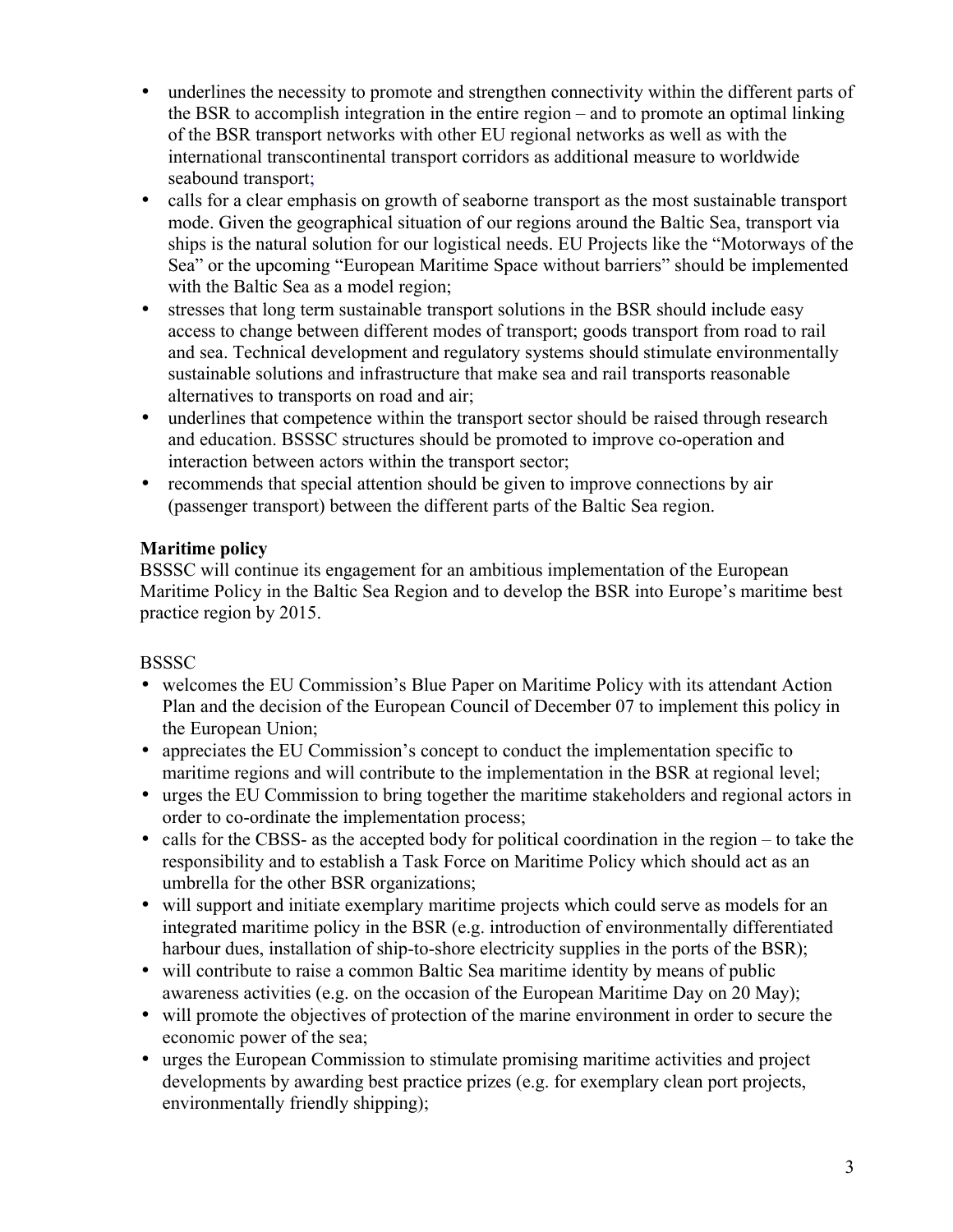• will continue with its "Working Group on Maritime Policy" to stimulate and co-ordinate the BSR views on maritime policy affairs from the regional perspective, especially with regard to making the BSR a "maritime best practice region".

#### **Sustainable development**

It is the declared aim of BSSSC to focus on sustainable development in the BSR and to encourage all ongoing activities at regional and local level to be sustainable.

**BSSSC** 

- stresses the need for integration of environmental objectives with economic and socioeconomic goals in order to advance and strengthen the three interdependent pillars (economic, social and environmental) of sustainable development of the Baltic Sea Area, both, at the regional and national as well at international level;
- acknowledges the HELCOM Baltic Sea Action Plan, adopted by the Ministerial Conference in Krakow in November 2007, as an important step. BSSSC expresses the regional commitment and encouragement to implement measures agreed in the Baltic Sea Action Plan (BSAP) in order to reach and maintain good ecological status of the Baltic Sea;
- points out that political support is of utmost importance to ensure commitment to implement environmental objectives and to facilitate sufficient resources. BSSSC therefore urges the Council of the Baltic Sea States (CBSS) as well as the Baltic Sea Parliamentary Conference (BSPC) to keep support to the implementation of the BSAP as one of their priorities in order to secure development of National Action Plans until 2010;
- urges local and regional authorities to prioritise projects which contribute to the implementation of the BSAP. Commitment and strong support by national and international authorities for local and regional partners as owners of such projects are important. BSSSC sees the need to combine local, regional, national and international financing to secure successful projects.

#### **Sustainable energy and climate change**

The future energy needs in connection with the serious climate situation continues to be one of the major challenges for the Baltic Sea Region (BSR), and calls for intensified co-operation. Based on the results from the Annual Conference 2007 in Turku (Finland), BSSSC took the initiative to establish a Joint Platform on Energy and Climate in the BSR in February 2008. The partners of this platform have agreed

- to enhance their capacity in the field of Energy and Climate in the BSR by joining forces;
- to convey a clear "Regional Energy and Climate message" to national and international authorities;
- to support ongoing and future regional projects, aiming to achieve a sound Energy and Climate Future of the BSR;
- to raise public awareness of Energy and Climate issues in the BSR.

Together with the other BSR organisations representing national, regional and local level, **BSSSC** 

- underlines the need to co-ordinate and co-operate on strategies to achieve at least a 20% reduction of greenhouse gas emissions by 2020. Involvement of local and regional actors is important to reach such a goal for the BSR;
- recommends strengthening the capacity to support and co-ordinate Baltic Sea regional energy co-operation and supply security in developing an integrated and optimized regional approach to the energy issues in the Baltic Sea Region, taking into account the various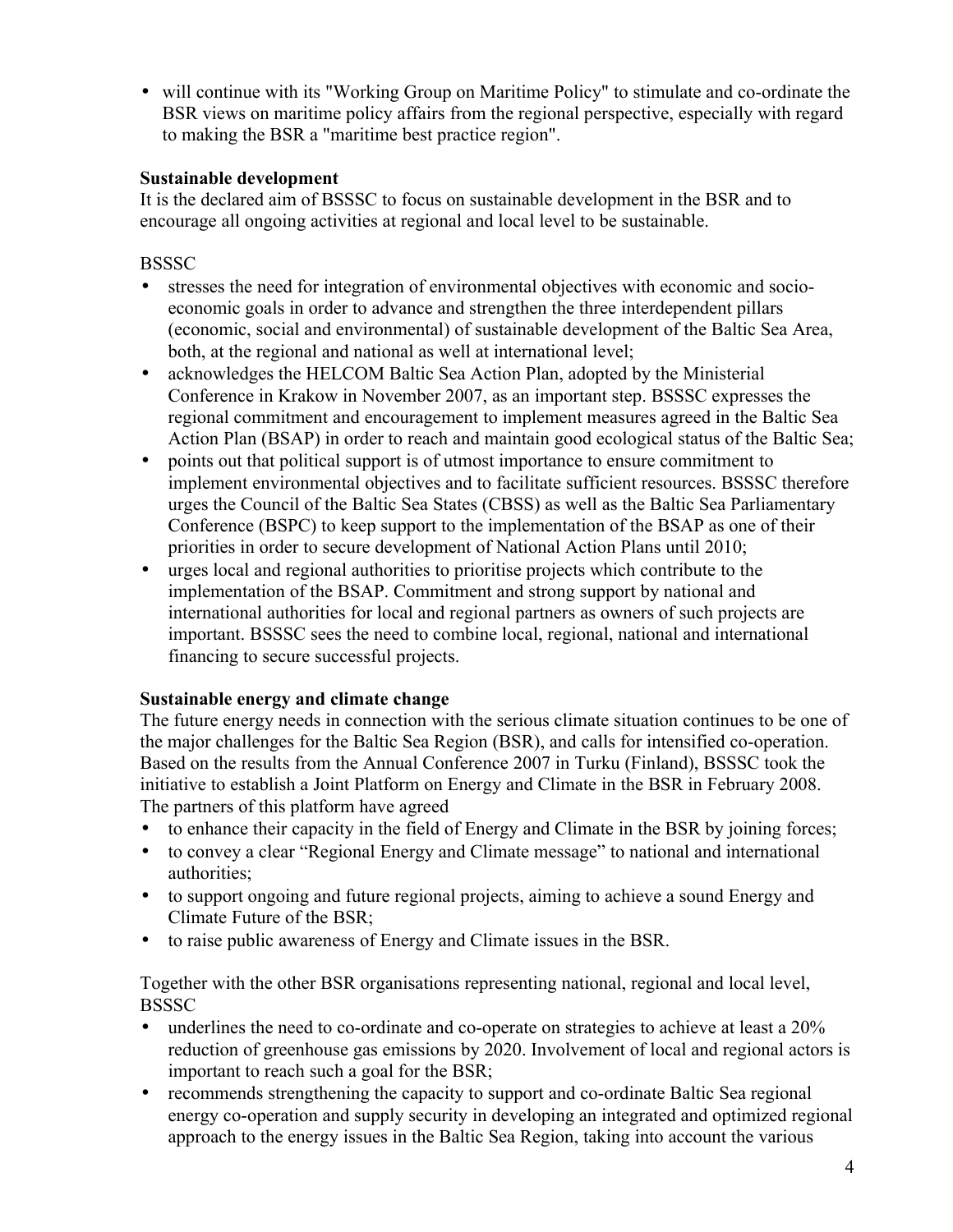energy mixes of the countries in the Region. For instance by strengthening the commitment to the BASREC co-operation and allocating the appropriate resources to the work;

- stresses the importance to speed up by means of e.g. economic and political instruments the promotion and actual implementation of renewable energy, energy efficiency and energy savings in all sectors in the Baltic Sea Region, and underline the positive research, job and business potentials of environmentally friendly technologies;
- regards special attention to safe conduct and transport of energy via the Baltic Sea of utmost importance to protect the fragile ecosystems of the Baltic and invites all partners involved to implement energy-transport-strategies acceptable for all littoral states of the Baltic Sea.

### **Public Health and Quality of Life**

As with the rest of Europe, the BSR is confronted with changing social problems, especially regarding migration of young people from rural areas to the cities, unemployment, increasing alcohol and drug abuse, mental illness, lifestyle diseases and regional health inequalities. To meet these challenges joint and co-ordinated actions, involving national and regional authorities and international organisations, are strongly needed.

BSSSC will continue to work for a healthier and more prosperous Baltic Sea Region by

- supporting regional projects financed through the Second Programme of European Community action in the field of Health (2008-2013);
- contributing to better awareness about Northern Dimension Partnership in Public Health and Social Well-being (NDPHS), its activities and funding opportunities through its Project Pipeline by information dissemination;
- ensuring participation of BSSSC sub-regions in various Expert Groups of the NDPHS;
- taking further steps in establishing a BSSSC Working Group on Public Health and Social Well-being and contributing to the project implementation within NDPHS by using the capacity of sub-regions in the BSR as well as the future WG on Public Health;
- supporting BSSSC's WG on Youth Policy in its healthy lifestyle-rewarding activities and its representation in other BSR and European networks dealing with relevant topics.

#### **Youth Policy**

Being a cornerstone of future development in the Baltic Sea Region (BSR), youth policy is given high priority by the BSSSC. Youth exchange, initiatives and youth empowerment are important factors in creating a common, long-term, space of successful co-operation in the BSR.

BSSSC will continue to

- include a youth perspective into the organisation's policy areas by working to include the Youth Networks representatives in all BSSSC working groups, where possible;
- ensure full membership of representatives from the youth team in the BSSSC Board;
- strive to involve all regions in the youth co-operation and encourage all sub-regions to promote youth policy as a key factor of regional development;
- give support to its Working Group on Youth Policy in its efforts to develop a common platform for discussion and initiatives for regional youth representatives within the BSSSC network/BSR.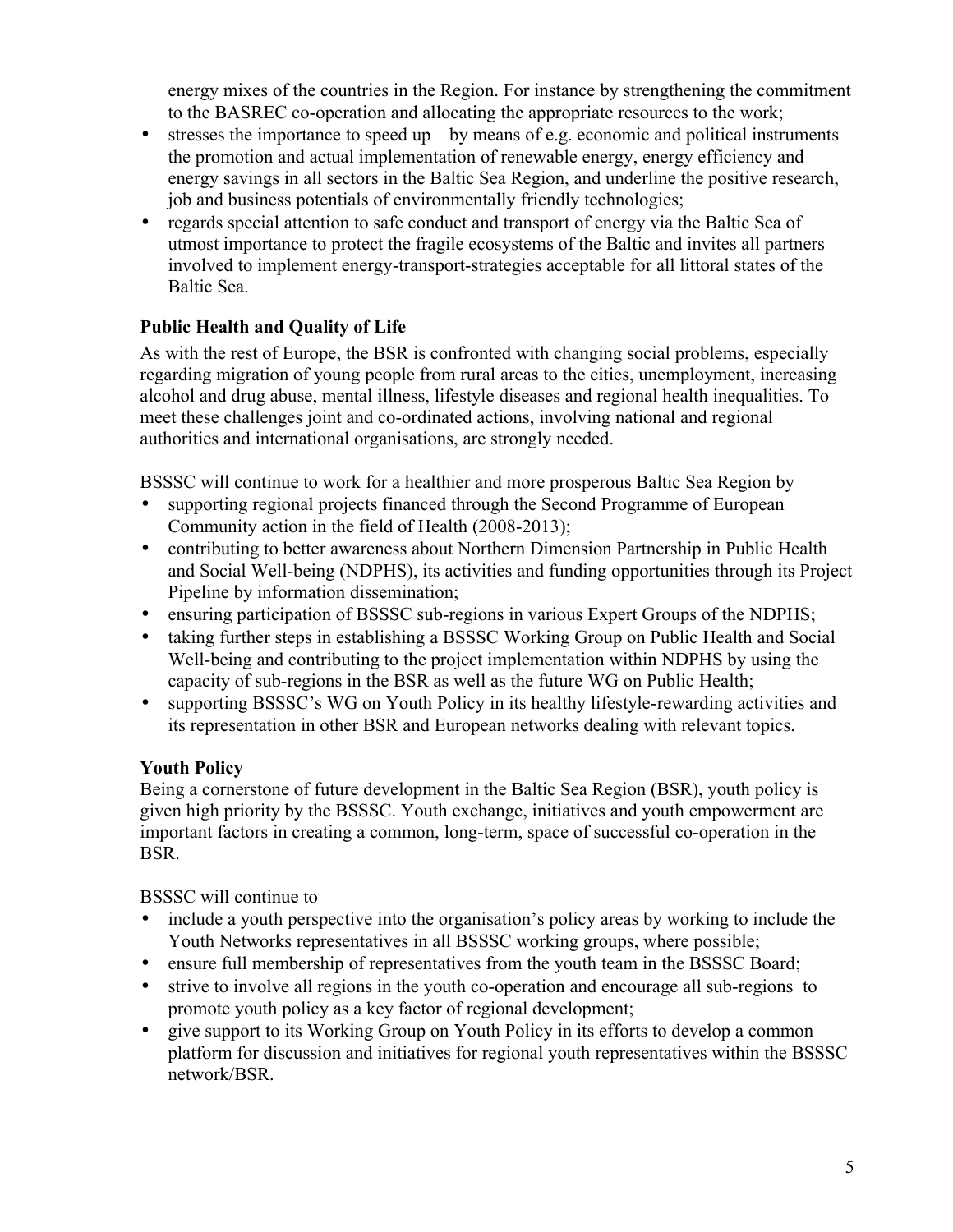#### **Strengthening tolerance and intercultural dialogue in the Baltic Sea Region**

Being confident that throughout the centuries one of the major treasures of Europe has been cultural diversity and that principles of tolerance are a guarantee of safeguarding democratic societies acknowledging the right of every person to respect of his/her human dignity,

#### BSSSC will

- pay special attention to the duty of authorities at various levels to develop and encourage respect for human rights and basic freedoms for all regardless of race, religion, language or nationality;
- strive to create long-term and reliable mechanisms for effectively counteracting extremism on the grounds of interethnic, interfaith and intercultural relations as well as formation of tolerant awareness and behaviour.

#### **BSSSC**

- appeals to subregions of the Baltic Sea states to establish close co-operation in the sphere of strengthening of tolerance and struggle against xenophobia and related discrimination;
- calls upon public organisations, civil society structures to implement projects promoting ethno-cultural tolerance;
- suggests further developing international co-operation in the sphere tolerance strengthening and intercultural dialogue and requests permanent meetings on these issues at a regular basis.

## **4. Cohesion Policy and territorial co-operation post 2013**

The BSSSC welcomes the Commission's initiative to open the debate on the EU cohesion policy after 2013 at an early stage. As one of the most dynamic regions in the world, the cohesion policy will continue to play an important role in the process to stimulate economic growth and social change in the Baltic Sea Region.

BSSSC stresses that

- the cohesion policy should continue the co-operation between various levels of governance;
- the instruments supporting EU-Russia co-operation are closely interlinked with the structural funds. Interoperability between ERDF (European Regional Development Found) and ENPI (European Neighbourhood and Partnership Instrument) is crucial and of utmost importance for the functioning of co-ordinated co-operation in the Baltic Sea Region;
- the structural funds programmes must be linked closely to the Lisbon strategy and the Gothenburg agenda – and continuously focus on improved sustainable economic growth, competitiveness and job creation, in order to be well prepared to meet the future conditions and challenges on a globalised and liberalised world market;
- the whole EU territory shall still be eligible for structural funds support. The programmes of the least favoured regions (Objective 1) will need to focus on economic goals, whereas other programmes (Objectives 2 and 3) should continue to focus on growth, innovation and job creation on the one hand, and at the same time increase focus on sustainability and social responsibility, taking into account the specific geographical features of the regions. The transnational programmes should contribute to co-operation between national, regional and local authorities cross borders for finding common solutions;
- integrated regional cohesion interventions are indispensable in order to allow the regions to make long-term regional development strategies in relation to the possibilities of the EU financing and programming instruments. At the same time, the subsidiarity and partnership principles must be applied in the administration of the structural funds programmes.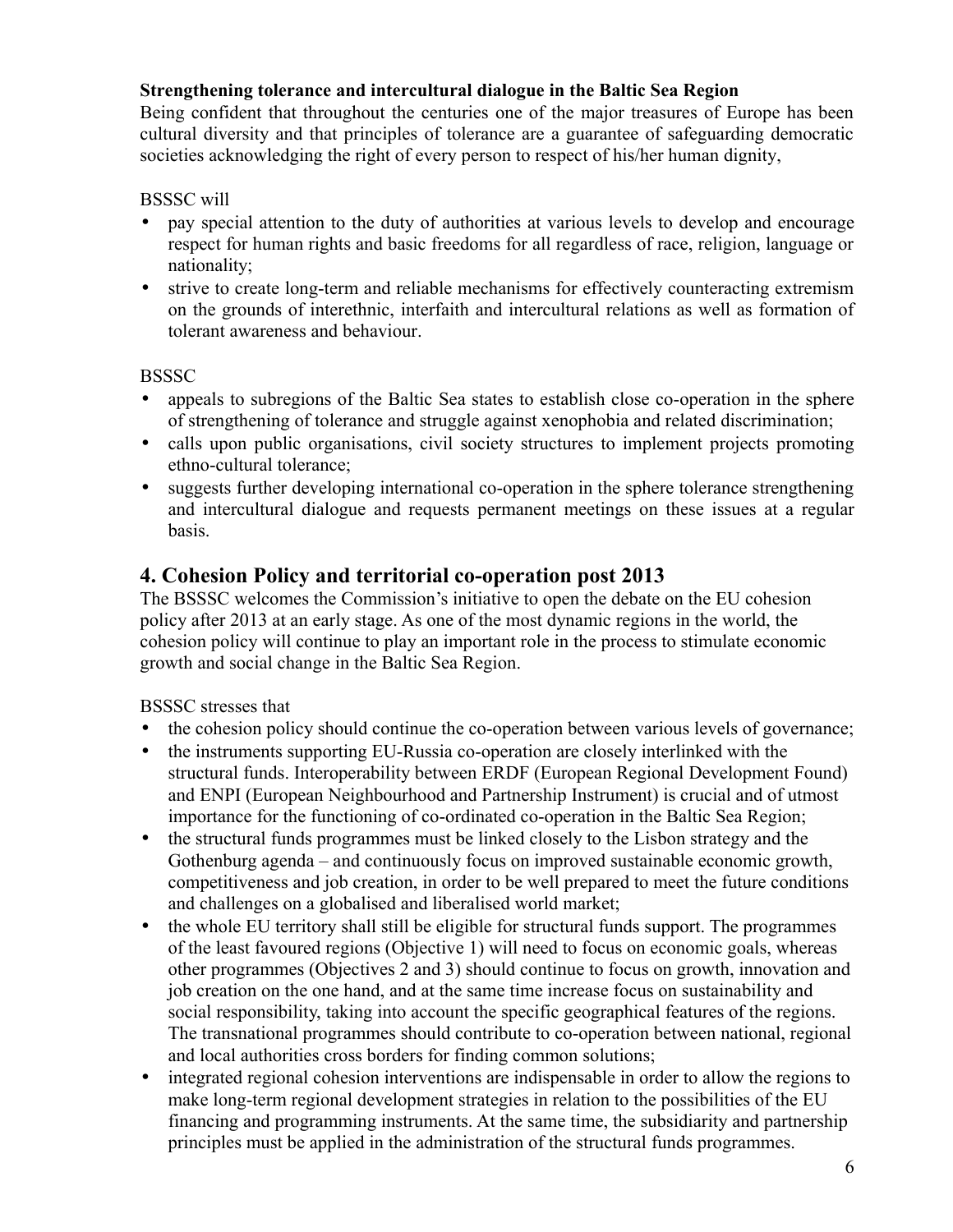# **5. Northern Dimension and co-operation with Russia**

Russian regions are indispensable partners in the Baltic Sea Region co-operation and BSSSC has successfully focused on strengthening the involvement of Russian sub-regions and actors in the work of the organisation.

The Political Declaration on the Northern Dimension Policy and the Northern Dimension Policy Framework Document gave the Northern Dimension a new platform of co-operation between the EU member states, Russia, Norway and Iceland.

Based on the intention of the Northern Dimension (ND) to involve as many actors and stakeholders as possible in the co-operation, BSSSC has advocated for a regional dimension within the ND framework. As a result of BSSSC's engagement, a questionnaire has been developed to find out what forms of co-operation are taking place at regional level in Northeast Europe today and, even more important, what objectives and priorities would regional actors appreciate to follow and realise. The Steering Group ND has asked BSSSC to help conducting this consultation process on behalf of the Steering Group.

BSSSC will continue to strive for sub-regional involvement in the ND co-operation and will co-operate closely with the CoR in its efforts.

### **6. Co-operation with other organisations**

The Baltic Sea Region is distinguished by a large array of international, national and regional/local governmental and non-governmental organisations and networks. This shows a large commitment asset and demonstrates the readiness of many stakeholders to engage in Baltic Sea co-operation. But better coordination of the efforts is needed to develop the Baltic Sea Region. This will gain all the existing actors and help lifting the region into the future.

#### **BSSSC**

- underlines the necessity for a comprehensive and co-operative approach in developing and putting-into-practice the new actions in the Baltic Sea Region (for example through the EU Strategy for the Baltic Sea Region);
- welcomes the decision made by the heads of states and governments in Riga in June to reform the Council of the Baltic Sea States (CBSS) and to make the organisation more action oriented. The five prioritised areas are very much in line with the BSSSC priorities and this will hopefully open up for synergies in our future work. BSSSC looks on CBSS as an important coordinating body of all interests in the Baltic Sea Region and is happy to continue as a strategic partner of CBSS in the future;
- will co-operate and work closely with other policy formulating Baltic Sea organisations on local, regional and national level in order to gather mutual political strength in various political positions and to avoid duplication of work. This includes initiating and taking part in political coordination groups and/or common WG on specific topics together with other organisations.

### **7. Future of BSSSC**

BSSSC will continue to act as a political network organisation open to all regions in the Baltic Sea Area bringing added value to regional co-operation on every side of the Baltic Sea. BSSSC will be a co-operation partner to other BSR organisations on national, regional and local level and will continue to advocate the views of sub-regions to national authorities and European